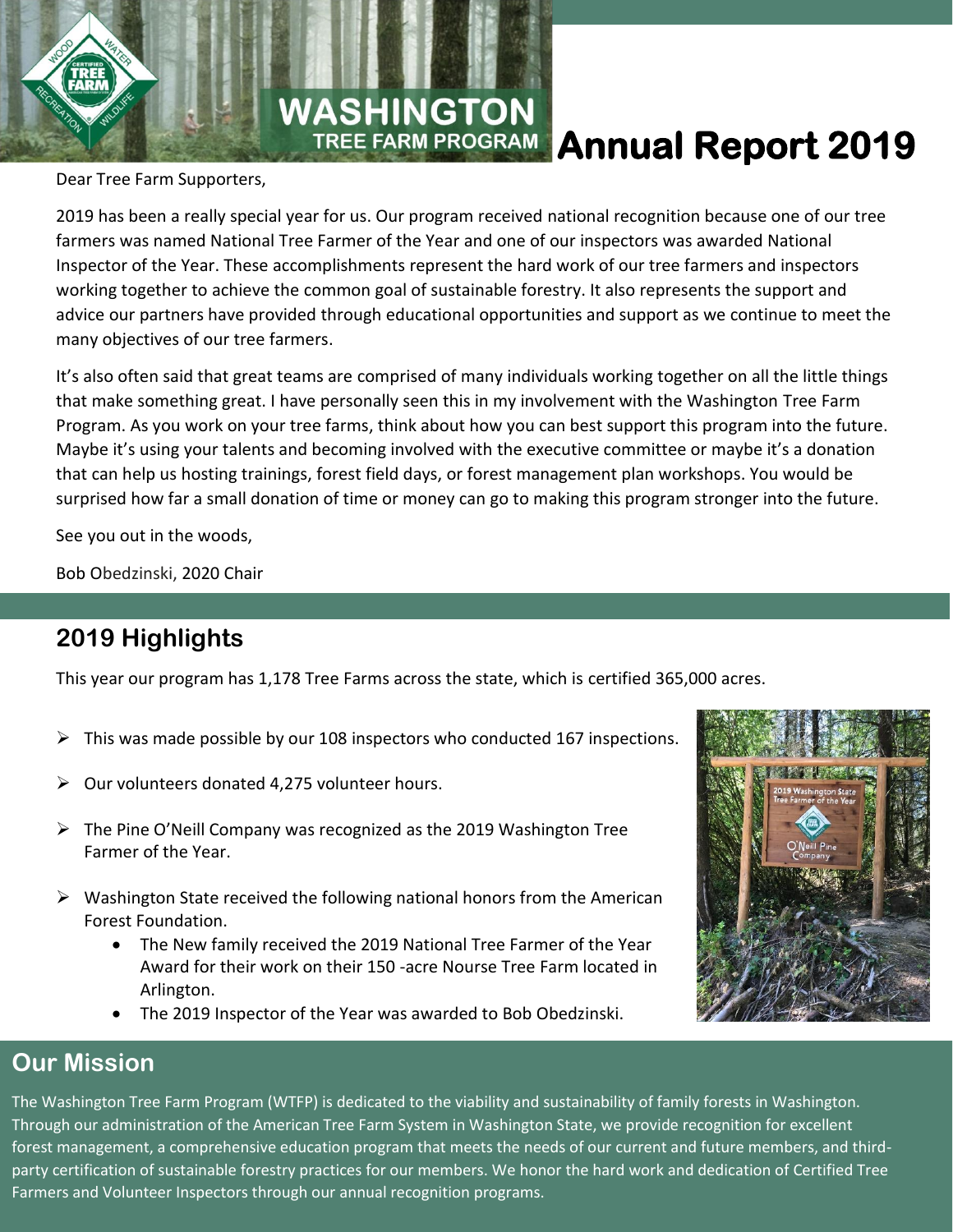## **2019 Highlights cont.**

In September, the WTFP hosted its annual Fall Forestry Seminar: Climate Change: Understanding it, Planning for it and Creating a forest resilient to it. Fifty tree farm enthusiasts were in attendance and the reviews of the seminar were positive. Videos of the seminar are available at [http://watreefarm.org/2019-fall-forestry](http://watreefarm.org/2019-fall-forestry-educational-seminar-presentations/)[educational-seminar-presentations/.](http://watreefarm.org/2019-fall-forestry-educational-seminar-presentations/)

WTFP partnered with Washington State University Extension to reach over 300 attendees at summer forest field days. We conducted outreach at coached planning classes, the Washington State Society of American Foresters Annual meeting and local Chapter meetings, and Washington Farm Forestry Association Chapter meetings.

## **2020 Projects**

WTFP received a grant from the American Forest Foundation to develop a program that will assist Tree Farmers in updating their forest management plans. The program will include in-person seminars held around the state, one-on-one discussions, and videos. We will announce dates of these seminars in our newsletter and on our website so stayed tuned.

### **Our Sponsors**

The success of WTFP is due to not only our volunteers but also to the generous financial support of donors. Thank you for helping us continue the tradition of sustainable forestry in the Pacific Northwest.

#### **Partners**

Washington Farm Forestry Association

#### **Key Donors**

Idaho Forest Group Port Blakely, US Forestry SFI State Implementation Committee Washington Forest Protection Association

#### **Business & Foundation Donors** Alpine Evergreen Green Crow Hemphill-O'Neill

Merrill & Ring Ring Family

#### **Member Donors**

Atkins Family Martha Konicek John Lawder New Family Obedzinski Family Letourneau Family Wefer Family Patricia Witter

### **The Washington Tree Farm Executive Committee**

Communications Chair – Andrea Watts Program administrator – Elizabeth Ide

Chair – Robert Obedzinski NW Inspector Coordinator – Tom Westergreen Vice Chair – David New SW Inspector Coordinator – Charles Lorenz Treasurer – Doug Hooks CW Inspector Coordinator – Robert Obedzinski Technical Committee Chair East Inspector Coordinator – Darrin Gooding IT Support - Jon Matson Past co-chairs – Jenny Knoth and John Henrikson